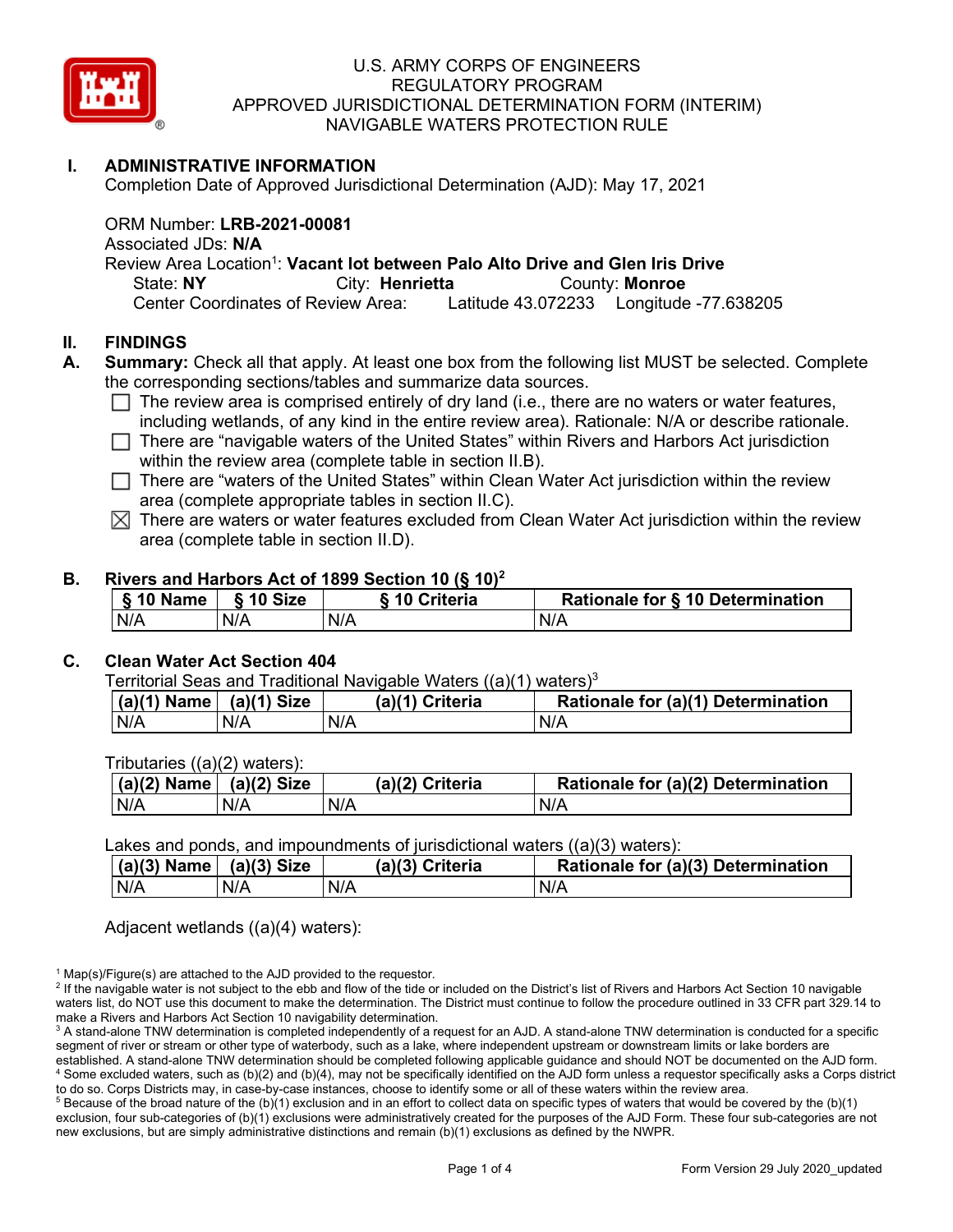

| (a)(4) Name   (a)(4) Size |     | (a)(4) Criteria | Rationale for (a)(4) Determination |
|---------------------------|-----|-----------------|------------------------------------|
| N/A                       | N/A | N/A             | N/A                                |

# **D. Excluded Waters or Features**

Excluded waters  $((b)(1) - (b)(12))^4$ : **Exclusion Name Exclusion Size** *Exclusion<sup>5</sup> <b>Rationale for Exclusion Determination* 2021-00081 1.25 acres Wetland A  $(b)(1)$  Non-adjacent wetland A site visit was made on May 6, 2021. It had been raining for three days, and the area was inundated. This parcel is the last undeveloped area in the subdivision, which was constructed in the 1950s and 1960s. Housing and maintained lawns confine the parcel. The site is overgrown with buckthorn and other scrubby vegetation. It is a depressional area and on-site observations indicate that stormwater is piped underground from the densely developed surrounding residential areas. One location was identified where a culvert daylighted and discharged to the site through an open ditched channel between two residential lawns. Discharges to the site from other culverts were not observed. A hand-excavated channel was identified along the edge of the developed and undeveloped area adjacent to a residential lawn (See 07/02/2018 Google Earth Flow Map). The excavated channel discharges to the roadside ditch along Glen Iris Drive and enters a pipe at the corner of Glen Iris Drive and St. Patrick Drive. Discharge from that point could not be located. The NWI shows a mapped scrub/shrub wetland that was likely impacted/filled by other areas of the development. A review of the ORM and former RAMS databases did not identify prior permits authorizing work in this area. Given the time period in which the development was constructed, it is highly likely that USACE review did not occur. Contours on the USGS Topographic map suggest that drainage from the agricultural field south of

 $1$  Map(s)/Figure(s) are attached to the AJD provided to the requestor.

<sup>2</sup> If the navigable water is not subject to the ebb and flow of the tide or included on the District's list of Rivers and Harbors Act Section 10 navigable waters list, do NOT use this document to make the determination. The District must continue to follow the procedure outlined in 33 CFR part 329.14 to make a Rivers and Harbors Act Section 10 navigability determination.

<sup>3</sup> A stand-alone TNW determination is completed independently of a request for an AJD. A stand-alone TNW determination is conducted for a specific segment of river or stream or other type of waterbody, such as a lake, where independent upstream or downstream limits or lake borders are established. A stand-alone TNW determination should be completed following applicable guidance and should NOT be documented on the AJD form. <sup>4</sup> Some excluded waters, such as (b)(2) and (b)(4), may not be specifically identified on the AJD form unless a requestor specifically asks a Corps district to do so. Corps Districts may, in case-by-case instances, choose to identify some or all of these waters within the review area.

 $5$  Because of the broad nature of the (b)(1) exclusion and in an effort to collect data on specific types of waters that would be covered by the (b)(1) exclusion, four sub-categories of (b)(1) exclusions were administratively created for the purposes of the AJD Form. These four sub-categories are not new exclusions, but are simply administrative distinctions and remain (b)(1) exclusions as defined by the NWPR.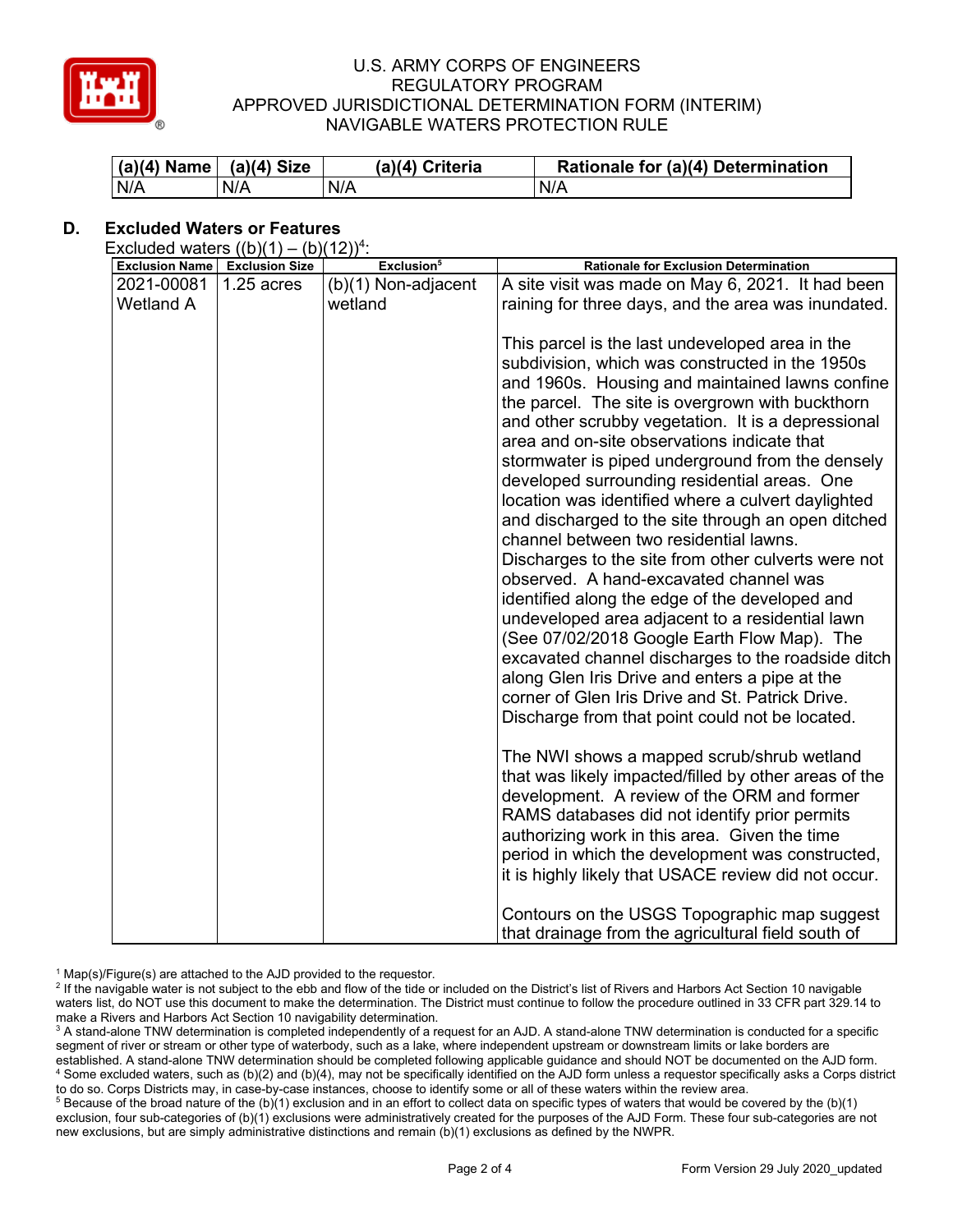

|  | Glen Iris Drive has an historic flow path through the<br>area where houses were constructed on that street<br>to the depressional location of the wetland. None<br>of the maps reviewed suggest a flow path out of<br>the wetland area, speculating that this may have<br>been the reason for non-development within the<br>subject area. |
|--|-------------------------------------------------------------------------------------------------------------------------------------------------------------------------------------------------------------------------------------------------------------------------------------------------------------------------------------------|
|  | Soils identified on the site include:<br>CeB Cayuga silt loam, 2 to 6 percent slopes<br>with a 0 hydric soil rating                                                                                                                                                                                                                       |
|  | HIA Hilton loam, 0 to 3 percent slopes with a 0<br>hydric soil rating                                                                                                                                                                                                                                                                     |
|  | OdA Odessa silt loam, 0 to 3 percent slopes with<br>a hydric rating of 5                                                                                                                                                                                                                                                                  |
|  | These results suggest that the wetland developed<br>on soils that would not have been considered as<br>hydric.                                                                                                                                                                                                                            |
|  | The closest $(a)(1) - (a)(3)$ stream (Red Creek –<br>perennial) is approximately 1,278 feet to the east<br>and is separated by topography, the 390 interstate,<br>and Conrail railroad tracks.                                                                                                                                            |
|  | Therefore, I have determined that this<br>wetland/drainage system would be considered as<br>excluded because:<br>It does not abut an $(a)(1) - (a)(3)$ water                                                                                                                                                                              |
|  | It is not adjacent to an $(a)(1) - (a)(3)$ water.<br>Inundation of the wetland from an $(a)(1) - (a)(3)$<br>water does not occur.<br>There is more than one man-made barrier                                                                                                                                                              |
|  | between the system and an $(a)(1) - (a)(3)$ water.                                                                                                                                                                                                                                                                                        |

 $1$  Map(s)/Figure(s) are attached to the AJD provided to the requestor.

<sup>2</sup> If the navigable water is not subject to the ebb and flow of the tide or included on the District's list of Rivers and Harbors Act Section 10 navigable waters list, do NOT use this document to make the determination. The District must continue to follow the procedure outlined in 33 CFR part 329.14 to make a Rivers and Harbors Act Section 10 navigability determination.

<sup>3</sup> A stand-alone TNW determination is completed independently of a request for an AJD. A stand-alone TNW determination is conducted for a specific segment of river or stream or other type of waterbody, such as a lake, where independent upstream or downstream limits or lake borders are established. A stand-alone TNW determination should be completed following applicable guidance and should NOT be documented on the AJD form. <sup>4</sup> Some excluded waters, such as (b)(2) and (b)(4), may not be specifically identified on the AJD form unless a requestor specifically asks a Corps district to do so. Corps Districts may, in case-by-case instances, choose to identify some or all of these waters within the review area.

<sup>5</sup> Because of the broad nature of the (b)(1) exclusion and in an effort to collect data on specific types of waters that would be covered by the (b)(1) exclusion, four sub-categories of (b)(1) exclusions were administratively created for the purposes of the AJD Form. These four sub-categories are not new exclusions, but are simply administrative distinctions and remain (b)(1) exclusions as defined by the NWPR.